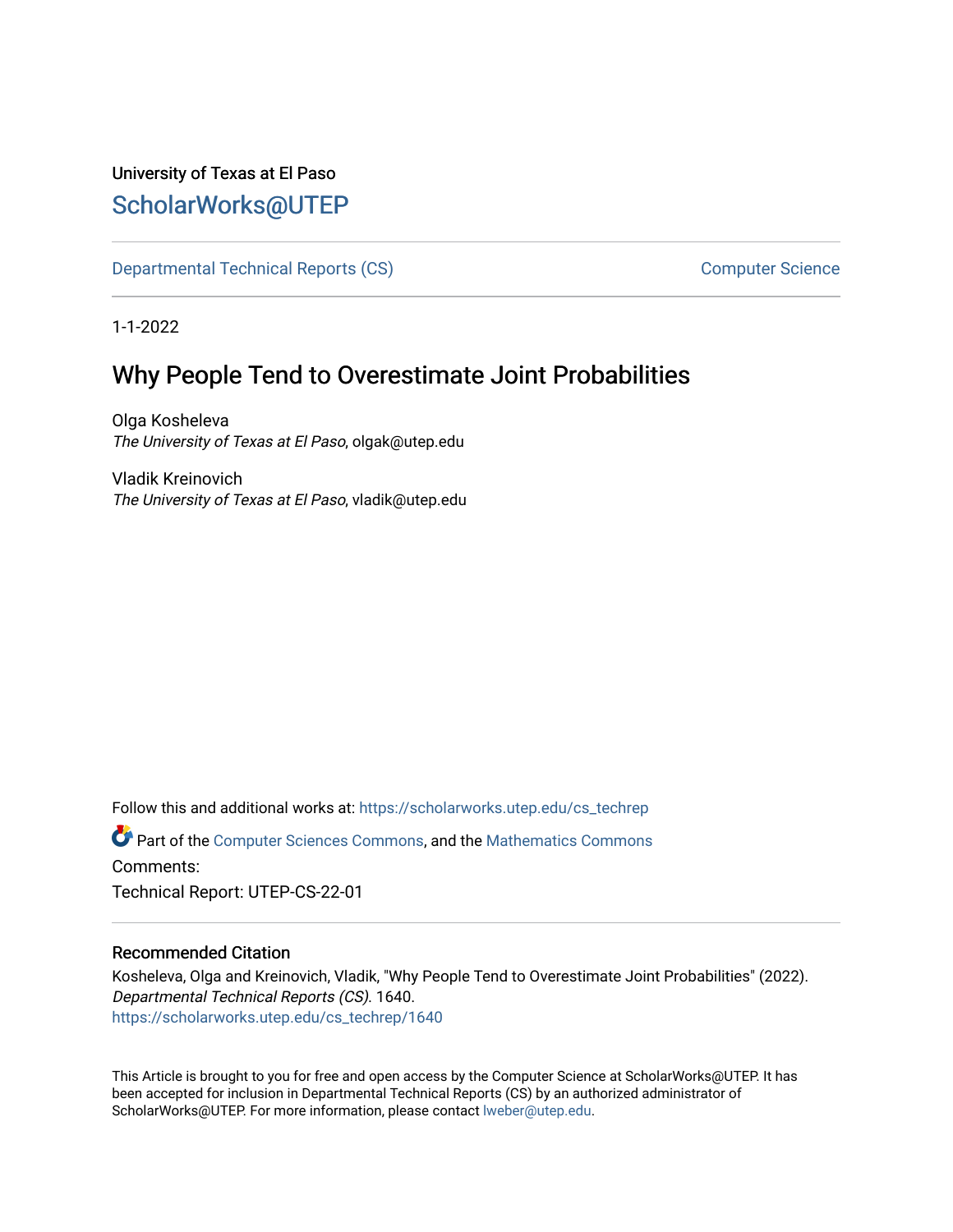# Why People Tend to Overestimate Joint Probabilities \*

Olga Kosheleva[0000−0003−2587−4209] and Vladik Kreinovich[0000−0002−1244−1650]

University of Texas at El Paso, El Paso, TX 79968, USA {olgak,vladik}@utep.edu https://www.cs.utep.edu/vladik/olgavita.html https://www.cs.utep.edu/vladik/longvita.html

Abstract. It is known that, in general, people overestimate the probabilities of joint events. In this paper, we provide an explanation for this phenomenon – as explanation based on Laplace Indeterminacy Principle and Maximum Entropy approach.

and maximum Entropy approach.<br>Keywords: Subjective probability · Interval uncertainty · Maximum **Keywords:** Subjective probability · Interval uncertainty · Max<br>Entropy approach · Laplace Indeterminacy Principle · Fuzzy logic

# 1 Formulation of the Problem

### 1.1 Description of the situation

In many practical situations, we need to estimate the probability that two events A and B both happen – i.e., in other words, we need to estimate the joint probability  $P(A \& B)$ . Often, the only information that we have about two events A and B are their probabilities  $a = P(A)$  and  $b = P(B)$ , and we have no information about the relation between these two events.

In this case, what should be a reasonable estimate for  $P(A \& B)$ ?

#### 1.2 A natural solution to such situations

This is an example of a situation when we need to make a decision under uncertainty, i.e., in this case, when we do not have full information about the probabilities. Such situations are ubiquitous, and in probability theory, there is

<sup>⋆</sup> This work was supported in part by the National Science Foundation grants 1623190 (A Model of Change for Preparing a New Generation for Professional Practice in Computer Science), and HRD-1834620 and HRD-2034030 (CAHSI Includes), and by the AT&T Fellowship in Information Technology.

It was also supported by the program of the development of the Scientific-Educational Mathematical Center of Volga Federal District No. 075-02-2020-1478, and by a grant from the Hungarian National Research, Development and Innovation Office (NRDI).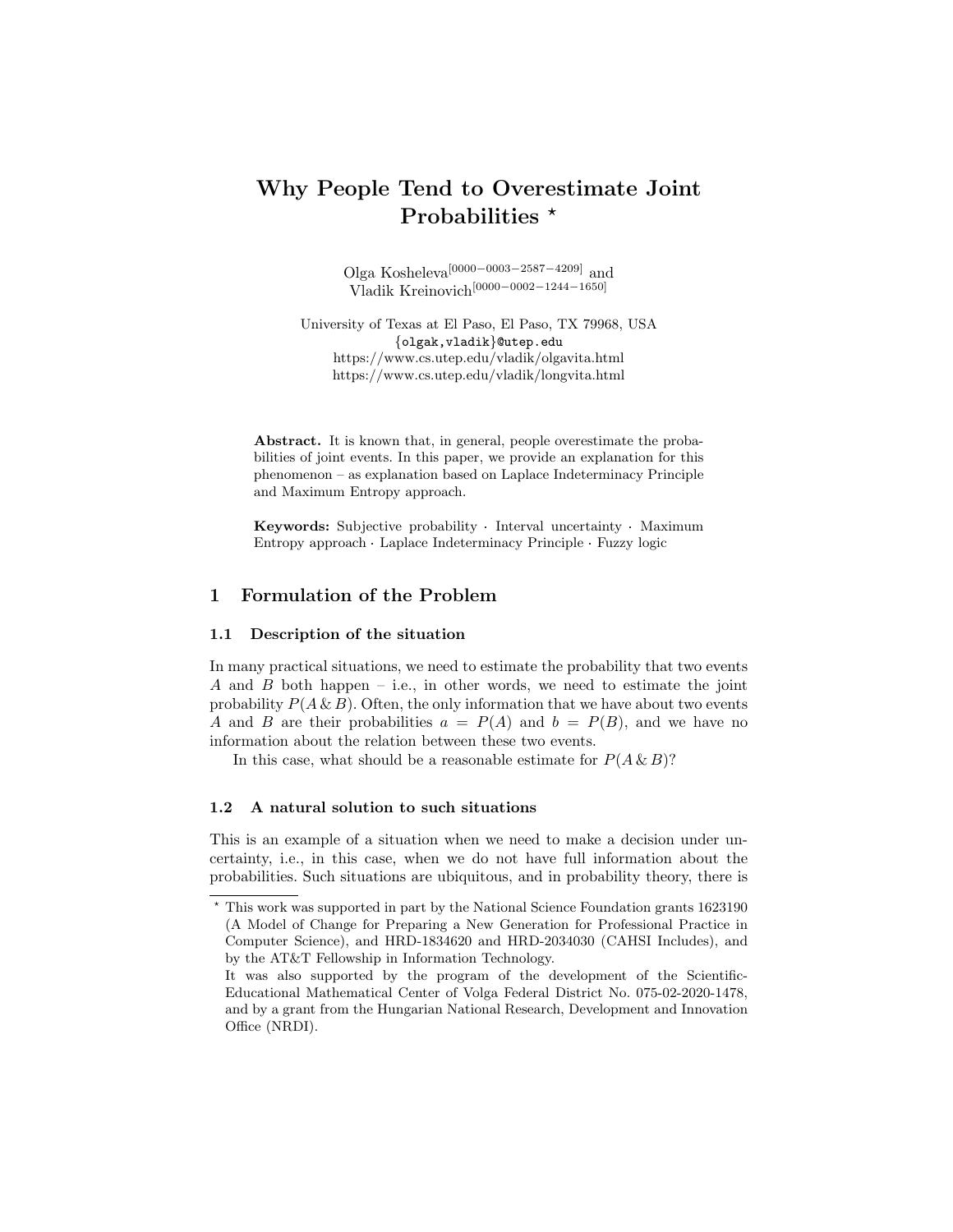#### 2 O. Kosheleva and V. Kreinovich

a natural general approach to solving these problems. Its main idea is that different possible probability distributions correspond, in general, to different amount of uncertainty. A natural measure of uncertainty is the average number of binary ("yes"-"no") questions that we need to ask to uniquely determine the situation. It is known that in situations when we have  $n$  alternatives with probabilities  $p_1, \ldots, p_n$ , then this average number of questions is equal to Shannon's entropy  $S = -\sum_{n=1}^{\infty}$  $\sum_{i=1} p_i \cdot \log_2(p_i)$ ; see, e.g., [15].

It is reasonable not to pretend that we have less uncertainty than we do. For example, suppose that we know only that we have n alternatives, and we do not have any information about the probabilities of these alternatives. It may be that the probability of the first alternative is 1 and the probabilities of all other alternatives are 0s. In this case, we have no uncertainty at all  $-$  so the entropy is 0. But if we select this distribution, we will be inserting certainty where there is a lot of uncertainty  $-$  e.g., we can have a probability distribution in which  $p_1 = \ldots = p_n = 1/n$ , in which case  $S = \log_2(n)$ .

To avoid artificially inserting certainty, it is reasonable to select, among all possible distributions, the one with the largest possible value of entropy. This approach is known as the Maximum Entropy approach; see, e.g., [7].

In particular, for the case when we have  $n$  alternatives, and we have no information about their probabilities, Maximum Entropy approach implies that we select the distribution in which all these alternatives have the same probability  $1/n$ . This makes perfect sense: since we have no reason to prefer one of the alternatives, it makes sense to assign the same probability to all of them. This idea was first explicitly formulated by Laplace and is known as Laplace Indeterminacy Principle.

#### 1.3 What if we apply this approach to our situation

In our situation, we have fours possible alternatives:  $A \& B$ ,  $A \& \neg B$ ,  $\neg A \& B$ , and  $\neg A \& \neg B$ . Once we select the probability  $p = P(A \& B)$ , we can find all other probabilities:

$$
P(A \& \neg B) = P(A) - P(A \& B) = a - p,
$$
  
\n
$$
P(\neg A \& B) = P(B) - P(A \& B) = b - p, \text{ and}
$$
  
\n
$$
P(\neg A \& \neg B) = 1 - P(A \& B) - P(A \& \neg B) - P(\neg A \& B) =
$$
  
\n
$$
1 - p - (a - p) - (b - p) = 1 + p - a - b.
$$

In this case, the entropy has the form

$$
-p \cdot \log_2(p) - (a-p) \cdot \log_2(a-p) - (b-p) \cdot \log_2(b-p) -
$$

$$
(1+p-a-b) \cdot \log_2(1+p-a-b).
$$
 (1)

Here, for every  $x$ , we have

$$
\log_2(x) = \frac{\ln(x)}{\ln(2)}.
$$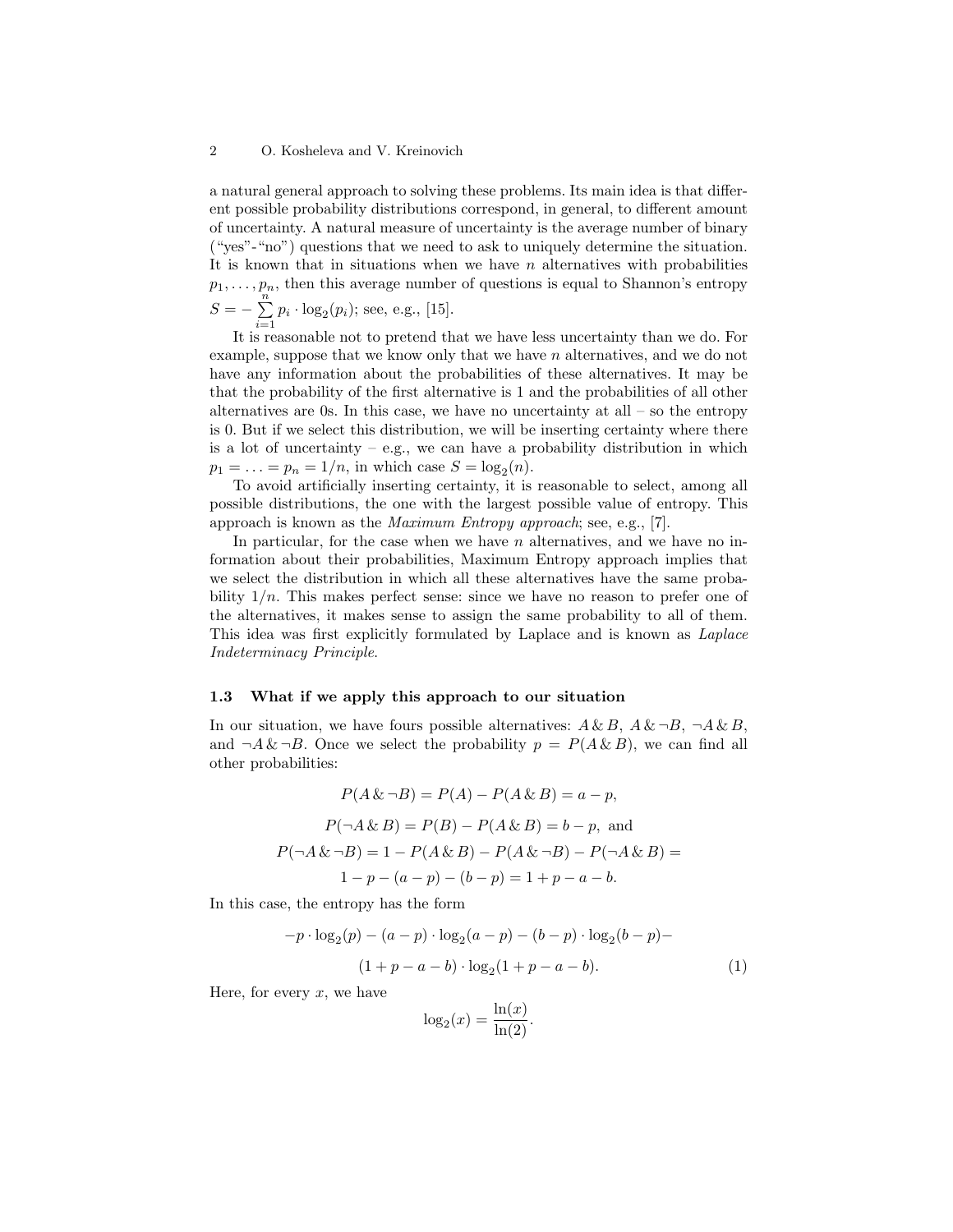Maximizing the expression (1) is equivalent to maximizing the same expression multiplied by  $ln(3)$ , i.e., the expression

$$
-p \cdot \ln(p) - (a-p) \cdot \ln(a-p) - (b-p) \cdot \ln(b-p) - (1+p-a-b) \cdot \ln(1+p-a-b). \tag{2}
$$

Differentiating this expression with respect to  $p$  and equating the derivative to 0, we conclude that

$$
-1 - \ln(p) + 1 + \ln(a - p) + 1 + \ln(b - p) - 1 - \ln(1 + p - a - b) = 0,
$$

i.e.,

$$
-\ln(p) + \ln(a-p) + \ln(b-p) - \ln(1+p-a-b) = 0.
$$

Applying the exponential function to both sides and taking into account that  $\exp(0) = 1$ ,  $\exp(\ln(x)) = x$ ,  $\exp(a+b) = a+b$ , and  $\exp(a-b) = a/b$ , we conclude that

$$
\frac{p \cdot (1 + p - a - b)}{(a - p) \cdot (b - p)} = 1,
$$

i.e., equivalently, that

$$
p \cdot (1 + p - a - b) = (a - p) \cdot (b - p).
$$

Opening parentheses, we get

$$
p + p2 - a \cdot p - b \cdot p = a \cdot b - a \cdot p - b \cdot p + p2.
$$

Canceling equal terms in both sides, we conclude that

$$
p = a \cdot b.
$$

So, in our situation, a reasonable estimate for the joint probability  $P(A \& B)$  is the product  $P(A) \cdot P(B)$ , corresponding to the case when the events A and B are independent.

#### 1.4 How do people actually estimate the joint probability

Empirical data shows that in situations when people know the probabilities  $P(A)$  and  $P(B)$  of individual events A and B – and they have no additional information – they often overestimate the probability  $P(A \& B)$  of a joint event  $A \& B$ ; see, e.g., [1, 17, 22, 23]. This happens both when we explicitly ask them to estimate the correspondiong probabilities, and when we extract their estimated probabilities from their preferences.

In other words, they usually provide an estimate which is larger than the product  $P(A) \cdot P(B)$ .

#### 1.5 Formulation of the problem

How can we explain this phenomenon?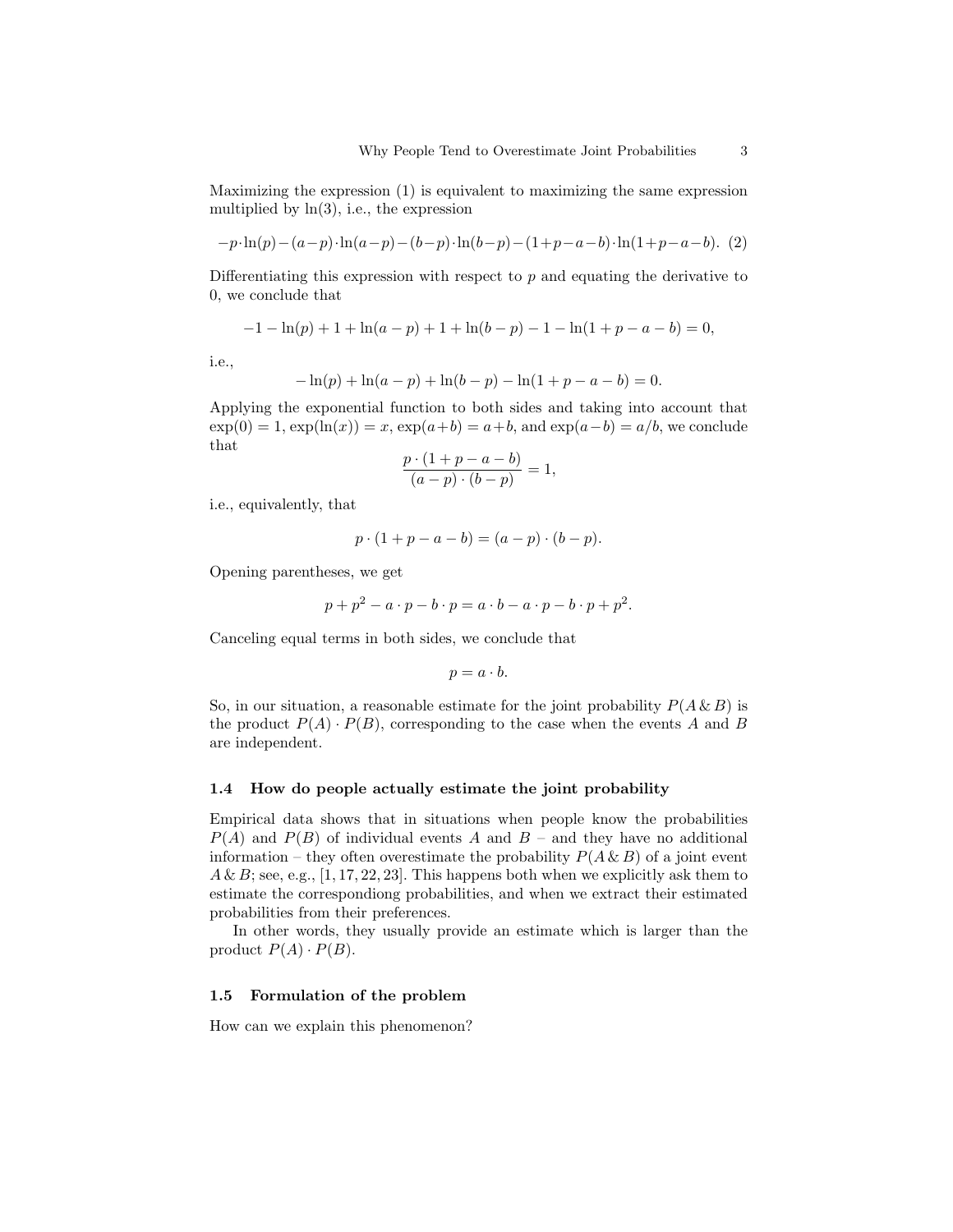4 O. Kosheleva and V. Kreinovich

#### 1.6 Important comment

In most of the above-cited experiments, people were given:

- $-$  either situations in which both  $A$  and  $B$  are somewhat rare events with non-zero probabilities, i.e., when  $0 < a < 0.5$  and  $0 < b < 0.5$ ,
- or situations in which both  $A$  and  $B$  are rather frequent events with some uncertainty, i.e., when  $0.5 < a < 1$  and  $0.5 < b < 1$ .

## 2 Our Explanation

#### 2.1 Main idea behind this explanation

In situations when we know the probabilities  $a = P(A)$  and  $b = P(B)$  of two events A and B, what are the possible values of the joint probability  $p =$  $P(A \& B)$ ? It is known that the set of such possible values is determined by the so-called Frechet inequality (see, e.g., [20]):

$$
\max(a+b-1,0) \le p \le \min(a,b).
$$

In other words, possible values of the joint probability  $p$  form an interval

$$
[\max(a+b-1,0),\min(a,b)].
$$

This is an example of an interval uncertainty; see, e.g., [6, 11, 13].

All values from this interval are possible, and we have no reason to conclude that some values are more probable than others. It is therefore reasonable to conclude that all these values are equally probable, i.e., that we have a uniform distribution on this interval. As we have mentioned earlier, such a conclusion – corresponding to Laplace Indeterminacy Principle – also follows from the Maximum Entropy approach.

According to decision theory (see, e.g., [4, 5, 9, 10, 14, 15, 19]), a rational person should make decisions based on the expected value of the utility. In case of a binary decision, this simply means using the expected (mean) value of the unknown probability  $p$ . For the uniform distribution on an interval, the mean value is the midpoint of this interval, i.e., the value

$$
p = \frac{\max(a+b-1,0) + \min(a,b)}{2}.
$$
 (3)

## 2.2 This idea explains the observed overestimation: case when  $0 < a < 0.5$  and  $0 < b < 0.5$

Let us show that in both above cases, our main idea explains the observed overestimation of joint probabilities.

Let us start with the case when  $0 < a < 0.5$  and  $0 < b < 0.5$ . In this case,  $a + b < 1$ , so max $(a + b - 1, 0) = 0$ , and the formula (3) takes the form

$$
p = \frac{\min(a, b)}{2}.\tag{4}
$$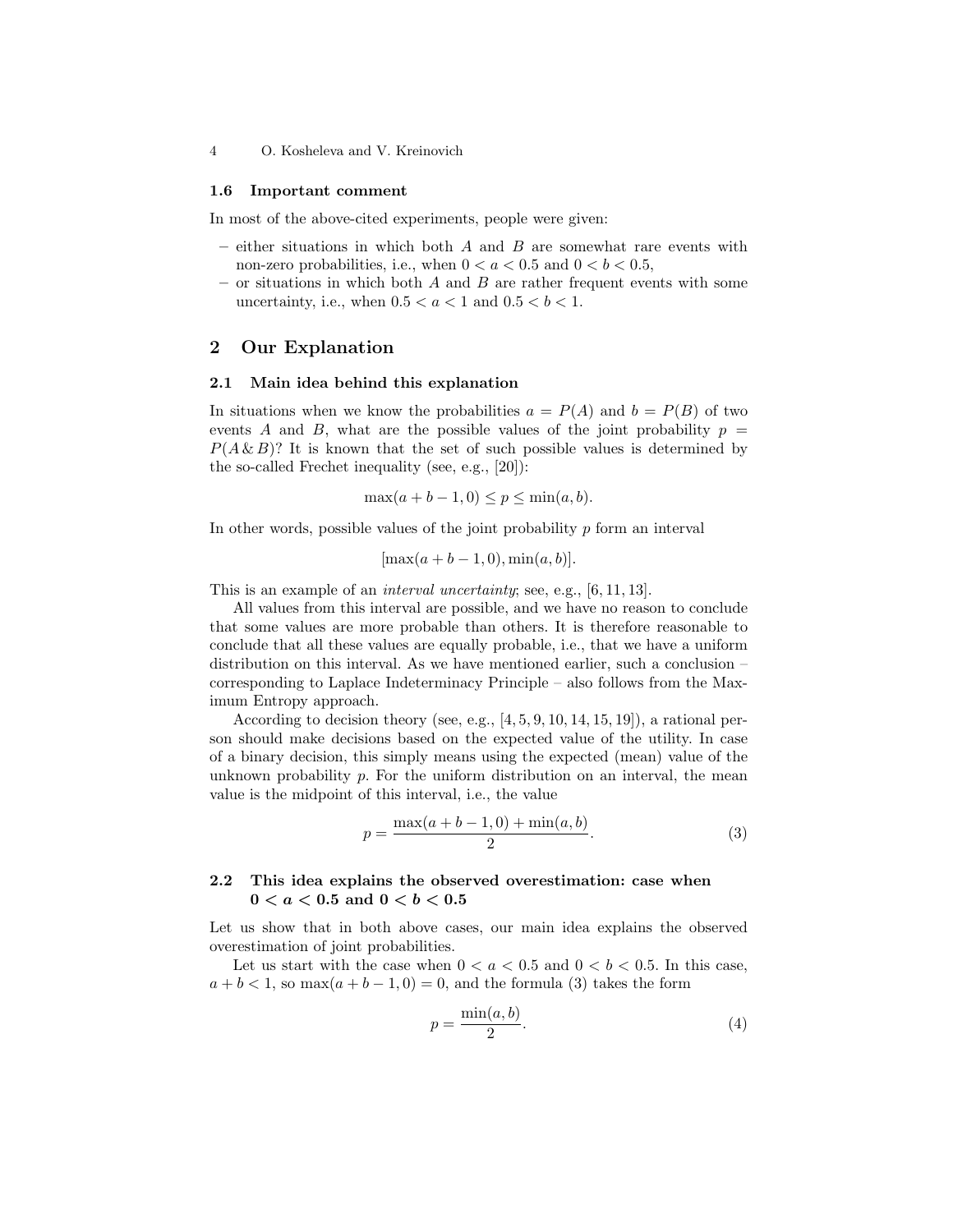There are two possible cases here:  $a \leq b$  and  $b \leq a$ . If  $b \leq a$ , then we can simply rename  $A$  and  $B$  as, correspondingly,  $B$  and  $A$ . Thus, without losing generality, we can assume that  $a \leq b$ . In this case, the formula (4) implies that  $p = a/2$ . We need ro show that  $a \cdot b < p = a/2$ . Indeed, in this case,  $b < 0.5$ . Multiplying both sides of this inequality by  $a > 0$ , we get the desired inequality  $a \cdot b < p/2$ .

## 2.3 This idea explains the observed overestimation: case when  $0.5 < a < 1$  and  $0.5 < b < 1$

Let us now consider the case when  $0.5 < a < 1$  and  $0.5 < b < 1$ . In this case, we  $a+b>1$ , so max $(a+b-1, 0) = a+b-1$ . Similarly to the previous case, without losing generality, we can assume that  $a \leq b$  and thus,  $\min(a, b) = a$ . Then, the formula (3) takes the form

$$
p = \frac{a+b-1+a}{2} = \frac{2a+b-1}{2}.
$$
 (5)

The desired inequality

$$
a \cdot b < \frac{2a + b - 1}{2} \tag{6}
$$

is equivalent to

$$
2 \cdot a \cdot b < 2a + b - 1,
$$

i.e., by moving terms between sides, to

$$
1 - b < 2a - 2a \cdot b = 2a \cdot (1 - b). \tag{7}
$$

Since  $0.5 < a$ , we have  $1 < 2a$ . Multiplying both sides of this inequality by  $1-b > 0$ , we get the inequality  $(7)$  – and thus, the desired inequality  $(6)$  – which is equivalent to (7).

So, in both cases, the reasonable estimate (3) is larger than the product  $a \cdot b$ – which explains the observed overestimation of joint probabilities.

#### 2.4 What about the general case?

Without losing generality, we can assume that  $a \leq b$ . We have considered cases when both a and b are smaller than 0.5 and when both a and b are larger than 0.5. So, the only remaining case is when  $a \leq 0.5 \leq b$ . We can have two subcases:

- the subcase when  $a + b \leq 1$ , and
- the subcase when  $a + b > 1$ .

In the first subcase, we have  $\max(a+b-1,0) = 0$  and thus,  $p = a/2$ . In this case, since  $0.5 \leq b$ , we have  $a/2 \leq a \cdot b$ . So, we have either the exact estimate, or – when  $a > 0$  and  $b > 0.5$  – an *underestimation*. For example, when  $a = 0.4$ and  $b = 0.6$ , the formula (3) leads to  $p = 0.2 < 0.4 \cdot 0.6 = 0.24$ .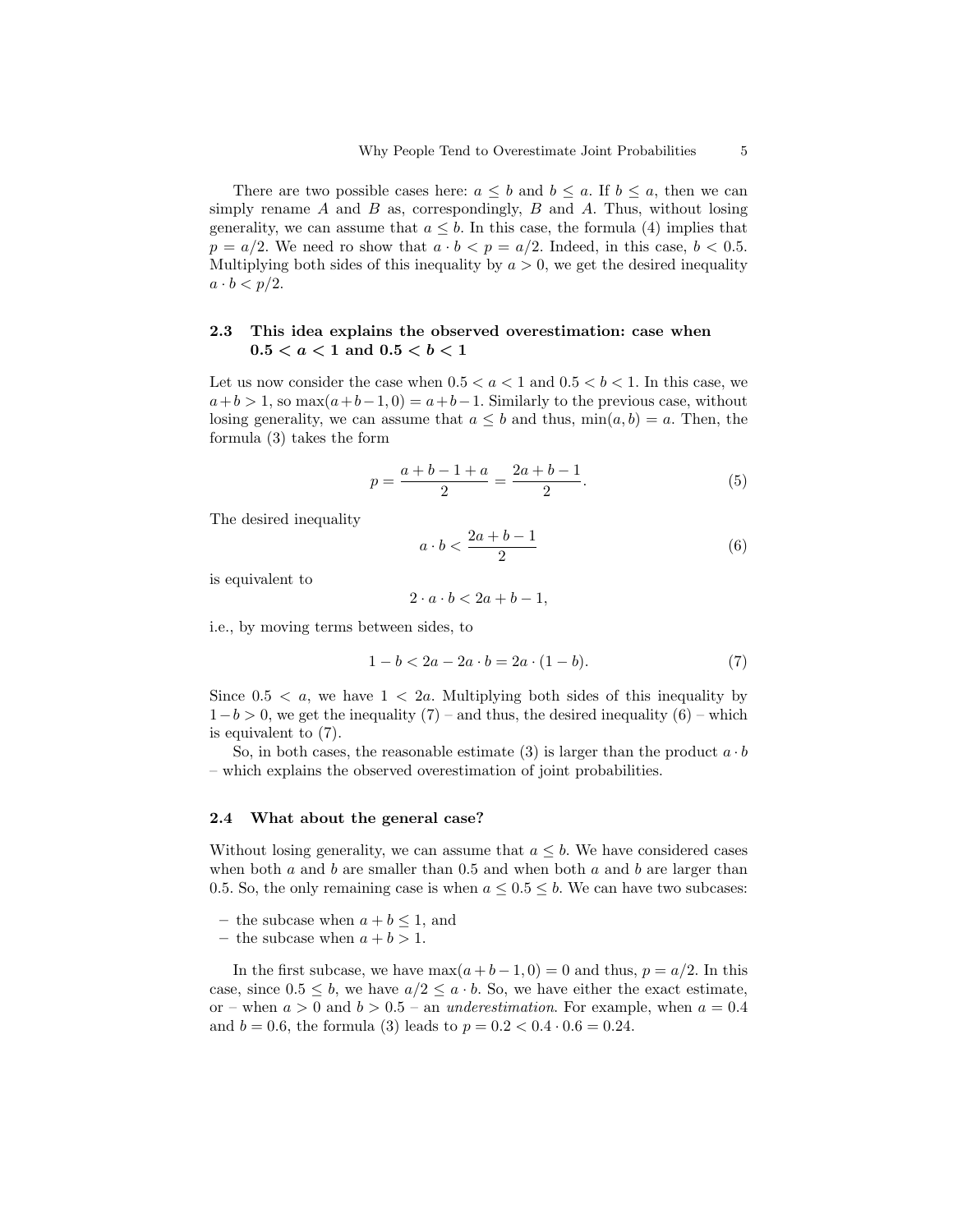#### 6 O. Kosheleva and V. Kreinovich

In the second subcase, we have  $\max(a + b - 1, 0) = a + b - 1$ , and thus, similarly to the case when both  $a$  and  $b$  are larger than 0.5, we conclude that the value (3) is either the exact estimate – when  $a = 0$  or when  $b = 0.5$  – or an overestimation.

Let us describe, in the areas where  $a \leq b$ , subareas of overestimation  $(+)$  and underestimation  $(-)$ :



We have four equal-size triangles. In three out of four of them we have overestimation. This explains why in most cases, people overestimate joint probabilities.

# 3 Discussion

#### 3.1 Is there an inconsistency here?

Before we discuss possible consequences of our explanation, we need to first clarify the situation, since what we described may sound fishy.

- In the first section of this paper, we used Maximum Entropy approach to conclude that, when we only know the probabilities  $a = P(A)$  and  $b = P(B)$ , then the best estimate for  $P(A \& B)$  must be the product  $a \cdot b$ .
- However, in the previous section, we used the same Maximum Entropy approach to come up with a completely different formula.

At first glance, this may sound like an inconsistency, but it is not.

It is well known that the same Maximum Entropy approach can lead to different answers – depending on how we formulate the problem. Let us give a simple example.

– Suppose that all we know is that a quantity  $x - e.g.,$  the standard deviation – is somewhere on the interval  $[0, 1]$ . In this case, as we have mentioned earlier, the Maximum Entropy approach recommends that we assume that all the values from this interval are equally probable – i.e., that we have a uniform distribution on this interval.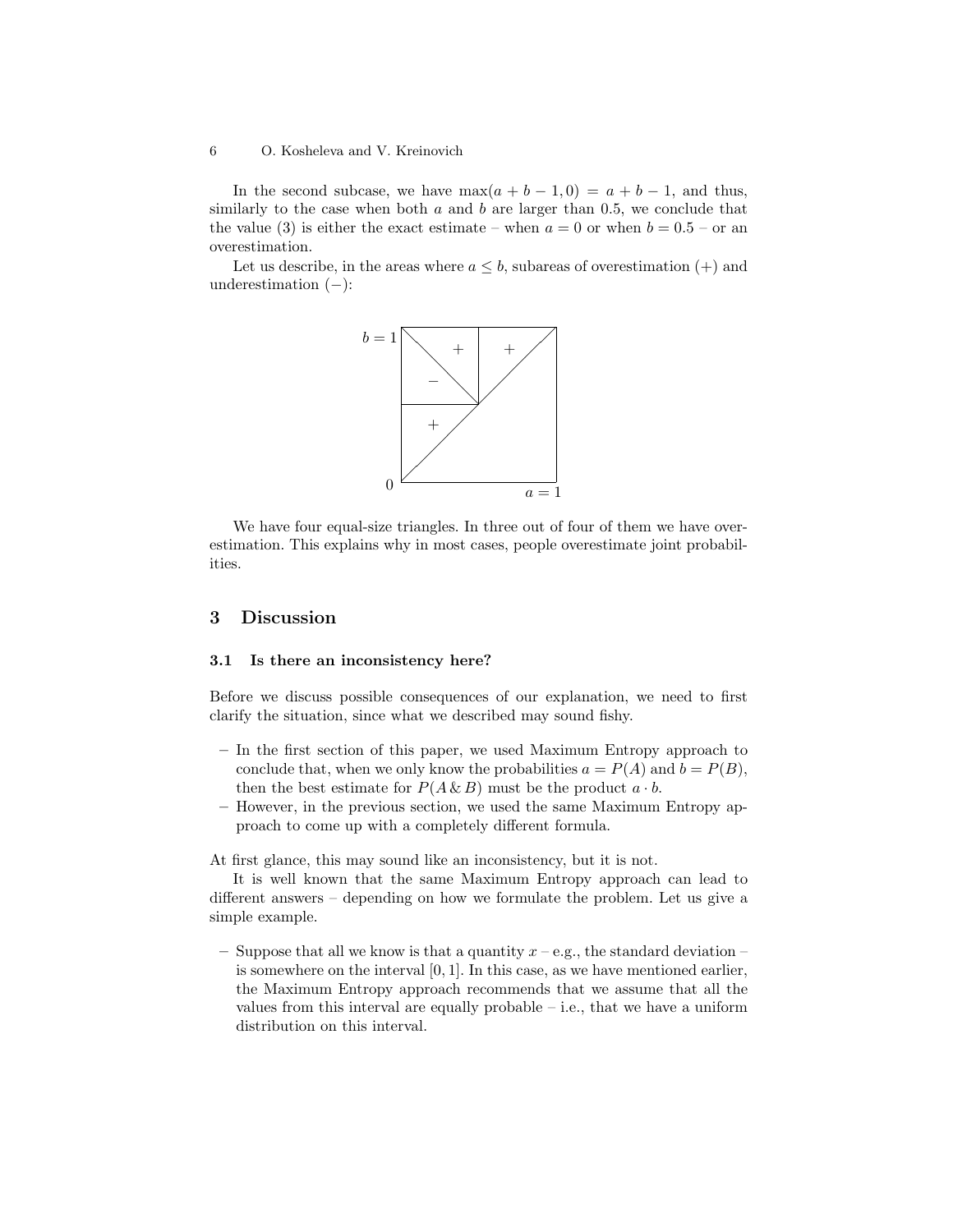– On the other hand, if all we know about  $x$  is that it is somewhere on the interval [0, 1], then all we know about  $y = x^2 - e.g.,$  about variance  $-$  is that it is somewhere in the interval  $[0, 1]$ . If we apply the same Maximum Entropy approach to the distribution of  $y$ , then we can conclude that  $y$  is also uniformly distributed on the interval [0, 1].

However, if x is uniformly distributed, then the distribution of  $y = x^2$  is not uniform, so these conclusions are indeed different.

#### 3.2 What if we have three of more events?

Suppose now that we know the probabilities  $a_i = P(A_i)$  of n different events  $A_1, \ldots, A_n$ , and we want to estimate the joint probability  $p = P(A_1 \& \ldots \& A_n)$ . In this case, the only thing we know about  $p$  is that it belongs to the interval

$$
[\max(a_1 + \ldots + a_n - (n-1), 0), \min(a_1, \ldots, a_n)],
$$

so the same logic as for the above case of two events leads us to the conclusion that a reasonable estimate would be the midpoint of this interval, i.e., the value

$$
\frac{\max(a_1 + \ldots + a_n - (n-1), 0) + \min(a_1, \ldots, a_n)}{2}.
$$
 (8)

It is important to mention that, e.g., for  $n = 3$ , this estimate is different from what we would have obtained if we:

– first use the two-event formula to estimate the probability of  $A_1 \& A_2$ , and

– then apply the same two-event formula to the events  $A_1 \& A_2$  and  $A_3$ .

For example, if  $a_1 = a_2 = a_3 = 0.6$ , then:

– On the one hand, the formula (8) leads to

$$
\frac{\max(1.8 - 2, 0) + 0.6}{2} = 0.3.
$$

– On the other hand, our estimate for  $P(A_1 \& A_2)$  is

$$
\frac{\max(1.2 - 1, 0) + 0.6}{2} = \frac{0.2 + 0.6}{2} = 0.4;
$$

using the formula (3) to combine 0.4 and 0.6, we get

$$
\frac{\max(0.4 + 0.6 - 1, 0 + \min(0.4, 0.6))}{2} = \frac{0.4}{2} = 0.2,
$$

which is indeed different from 0.3.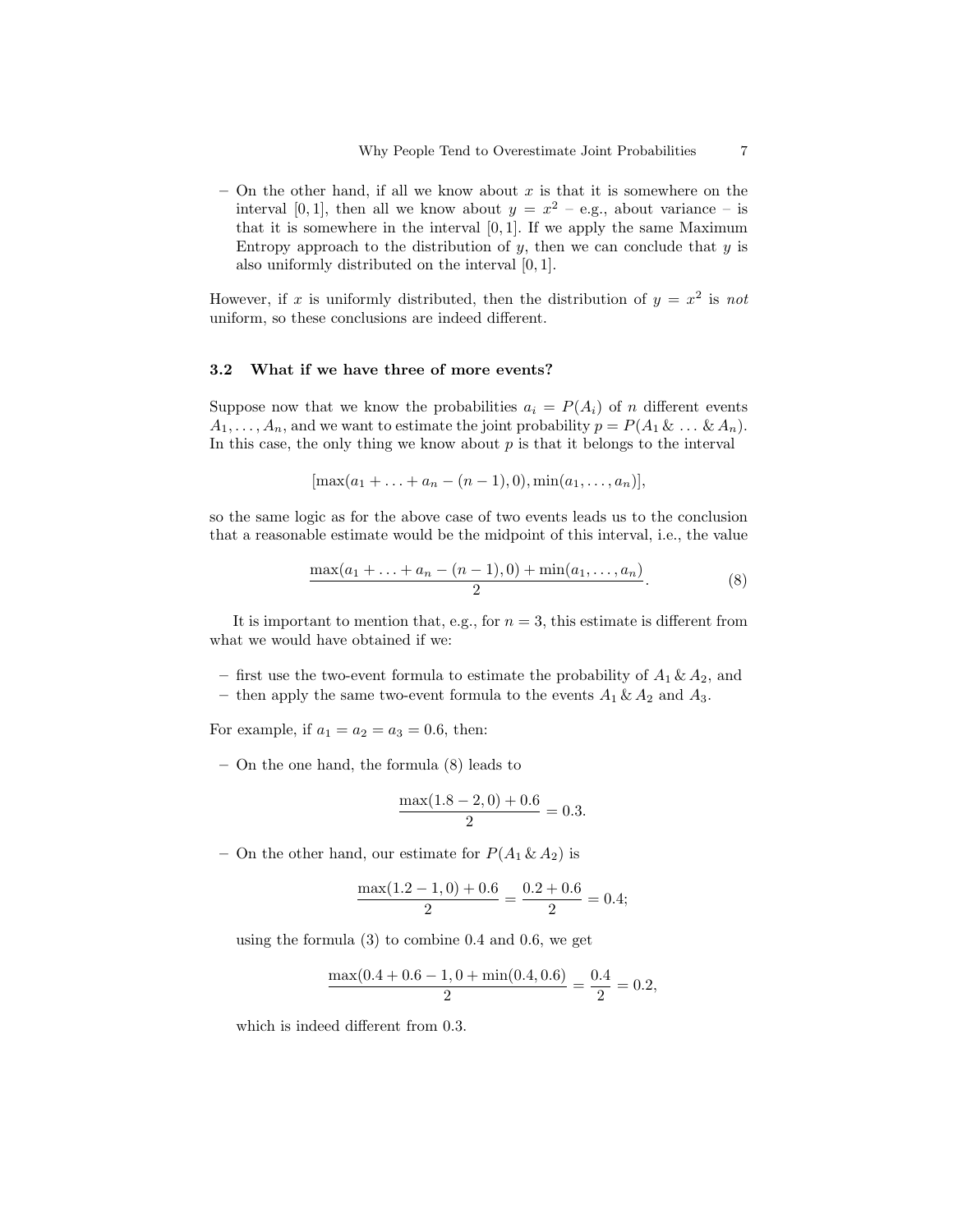#### 3.3 Computational conclusion

As we have mentioned, there are two reasonable way to apply Maximum Entropy approach to our situation, that lead to two different formulas: the product formula  $a \cdot b$ , and a different formula (3). As we have also mentioned, people, in general, overestimate the joint probabilities  $-$  i.e., produce estimates which are larger than  $a \cdot b$ .

So, if we want to adequately describe human reasoning, we need to use general "and"-combination rules which leads to values larger than  $a \cdot b$ . Such rules – under the name of t-norms – are typical is fuzzy logic; see, e.g.,  $[2, 8, 12, 16, 18, 24]$ . So, we arrive at one more argument that fuzzy techniques are necessary if we want to adequately describe human reasoning – and an adequate description of such reasoning is one of the objectives of AI.

#### 3.4 Physical conclusions

In physical terns, the fact that the joint probability is, in general, larger than the probability  $a \cdot b$  corresponding to independent events means that there is, in general, a correlation between many events. In plain English, this means that everything in the world is interconnected – when formulated in these terms, this becomes a truism: everything in the world is interconnected; see, e.g., [3, 21].

# References

- 1. Bar-Hillel, M.: On the subjective probability of compound events. Organizational Behavior and Human Performance 9(4), 396–406 (1973)
- 2. Belohlavek, R., Dauben, J. W., Klir, G. J.: Fuzzy Logic and Mathematics: A Historical Perspective. Oxford University Press, New York (2017)
- 3. Feynman, R., Leighton, R., Sands, M.: The Feynman Lectures on Physics. Addison Wesley, Boston, Massachusetts (2005)
- 4. Fishburn, P. C.: Utility Theory for Decision Making. John Wiley & Sons Inc., New York (1969)
- 5. Fishburn, P. C.: Nonlinear Preference and Utility Theory. The John Hopkins Press, Baltimore, Maryland (1988)
- 6. Jaulin, L., Kiefer, M., Didrit, O., Walter, E.: Applied Interval Analysis, with Examples in Parameter and State Estimation, Robust Control, and Robotics. Springer, London (2001)
- 7. Jaynes, E. T., Bretthorst, G. L.: Probability Theory: The Logic of Science. Cambridge University Press, Cambridge, UK (2003)
- 8. Klir, G., Yuan, B. Fuzzy Sets and Fuzzy Logic. Prentice Hall, Upper Saddle River, New Jersey (1995)
- 9. Kreinovich, V.: Decision making under interval uncertainty (and beyond), In: Guo, P., Pedrycz, W. (eds.), Human-Centric Decision-Making Models for Social Sciences, Springer Verlag, pp. 163–193 (2014)
- 10. Luce, R. D., Raiffa, R.: Games and Decisions: Introduction and Critical Survey. Dover, New York (1989)
- 11. Mayer, G.: Interval Analysis and Automatic Result Verification. de Gruyter, Berlin (2017)